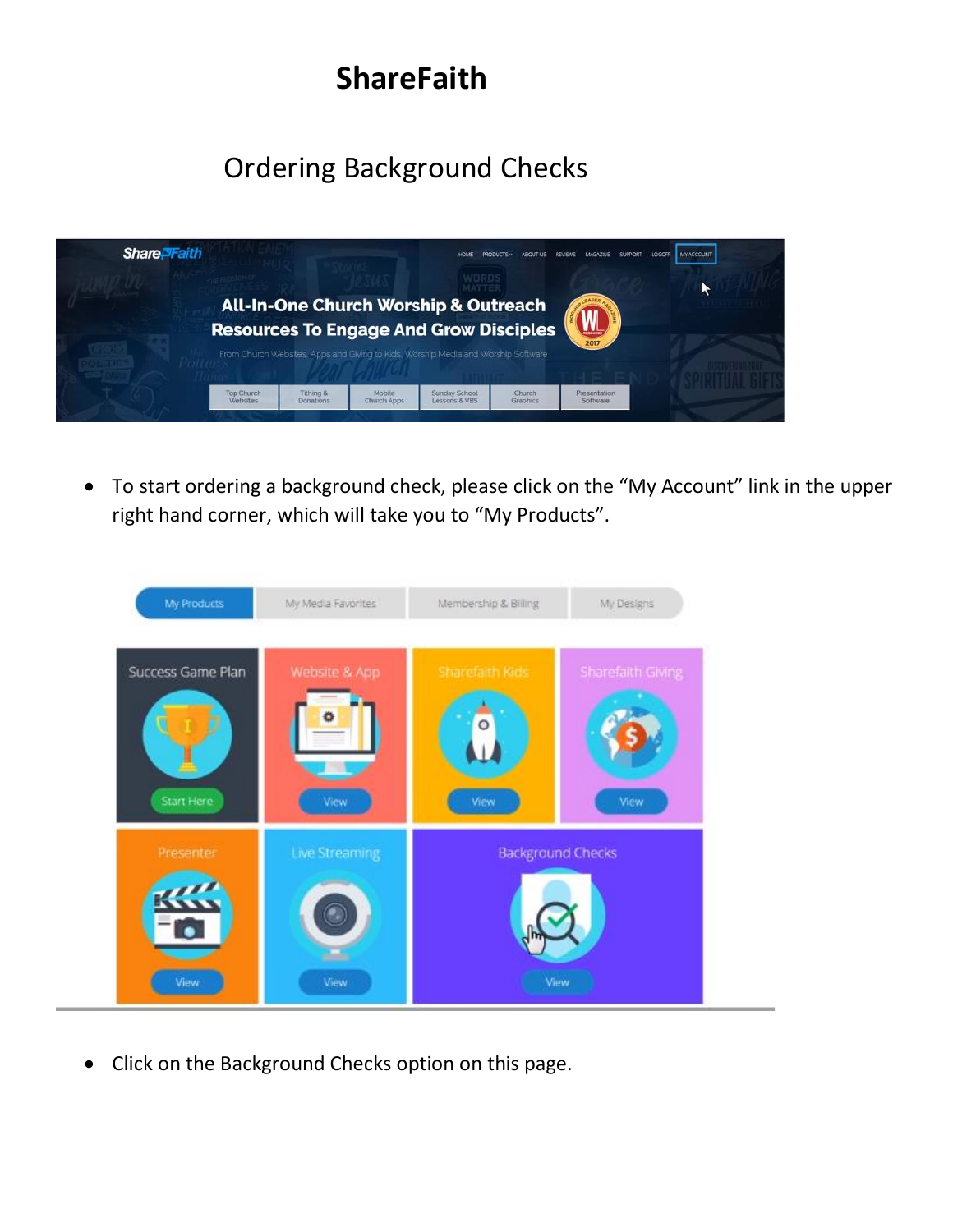• There will be two ways to order background checks Not Volunteer Teachers and Volunteer Teachers:



#### **-Not Volunteer Teachers:**

• If you are ordering a background check on a candidate that is not a Volunteer Teacher, please click "Background Checks Dashboard". This will take you to Ministry Mobilizer, where you are able to order checks on other types of candidates.

| Home<br>Log Off - FLUGN49942 |                       | <b>MINISTRY MOBILIZER</b>                    |                |                        |                           |         |                   |            |          |                                    |       | <b>Que Messages</b> |
|------------------------------|-----------------------|----------------------------------------------|----------------|------------------------|---------------------------|---------|-------------------|------------|----------|------------------------------------|-------|---------------------|
| To De<br>Web Inquiries       |                       |                                              |                |                        |                           |         |                   |            |          |                                    |       |                     |
| Pipeline (6)                 | <b>Applicants:All</b> |                                              |                |                        |                           |         |                   |            |          |                                    |       |                     |
| Create New                   |                       | Last Name: - Enter a just name to filter by- |                | Department: All        | <b>Filter</b><br>$\sim$ 1 |         |                   |            |          |                                    |       |                     |
| <b>All (6)</b>               | Report<br>o           | Training                                     | Auth:          | <b>Applicant Added</b> | First:                    | Last    | Phone             | Department | Position | Email                              | Stage | Active              |
| Unamigrate                   | 日                     |                                              |                | 05/18/2018             | Christopher               | Road    |                   | friong     | Standard | chrisreedsf@gmail.com              |       |                     |
| Dhipe 1                      | 证                     |                                              | λ              | 05/18/2018             | Grater                    | Good    |                   | None       | Standard | Graeteropod@omail.com              | New:  |                     |
| Stage 2                      | $\mathbf{u}$          |                                              |                | 05/15/2018             | David                     | Harry   | (555) 555-1212    | None       | Standard | marvdotexanddavevdotes@sharefaith. | New   |                     |
| State 3                      | 旧                     |                                              |                | 05/15/2018             | Gary                      | Hathews | $(541)123-4567$   | None       | Standard | myname@thischerch.com              | New   | v.                  |
| Stage #                      | 日<br><b>D</b>         |                                              |                | 05/10/2018             | Mike:                     | Blake   | (541)251.5555     | None       | Standard | mikebclake@runtlme.com             | New   |                     |
| Stage 5                      | 6X                    |                                              |                | 05/01/2018             | <b>Hubert</b>             | Grumps  | $(800)319 - 5581$ | None       | Standard | email@email.com                    | New.  |                     |
| Stage 6.<br>Stupy 7          | $H = 1.1$ $H = 1.1$   |                                              | Page size: 100 | v.                     |                           |         |                   |            |          |                                    |       | 6 kens in 1 pages   |
| Archive (0)                  |                       |                                              |                |                        |                           |         | 4 <sub>µ</sub>    |            |          |                                    |       |                     |
| Background Checks (0)        |                       |                                              |                |                        |                           |         |                   |            |          | $X$ $X$                            |       |                     |
| <b>Training (0)</b>          |                       |                                              |                |                        |                           |         |                   |            |          |                                    |       | $\mathcal{R}_i$     |
| <b>Settings</b>              |                       |                                              |                |                        |                           |         |                   |            |          |                                    |       |                     |
| Message                      |                       |                                              |                |                        |                           |         |                   |            |          |                                    |       |                     |
| <b>Reports</b>               |                       |                                              |                |                        |                           |         |                   |            |          |                                    |       |                     |
| <b>Imports</b>               |                       |                                              |                |                        |                           |         |                   |            |          |                                    |       |                     |

• To order a background check here, click on either "New Order" under the Background Checks tab to the left of your screen, or "Create New" under the Pipeline tab to the left,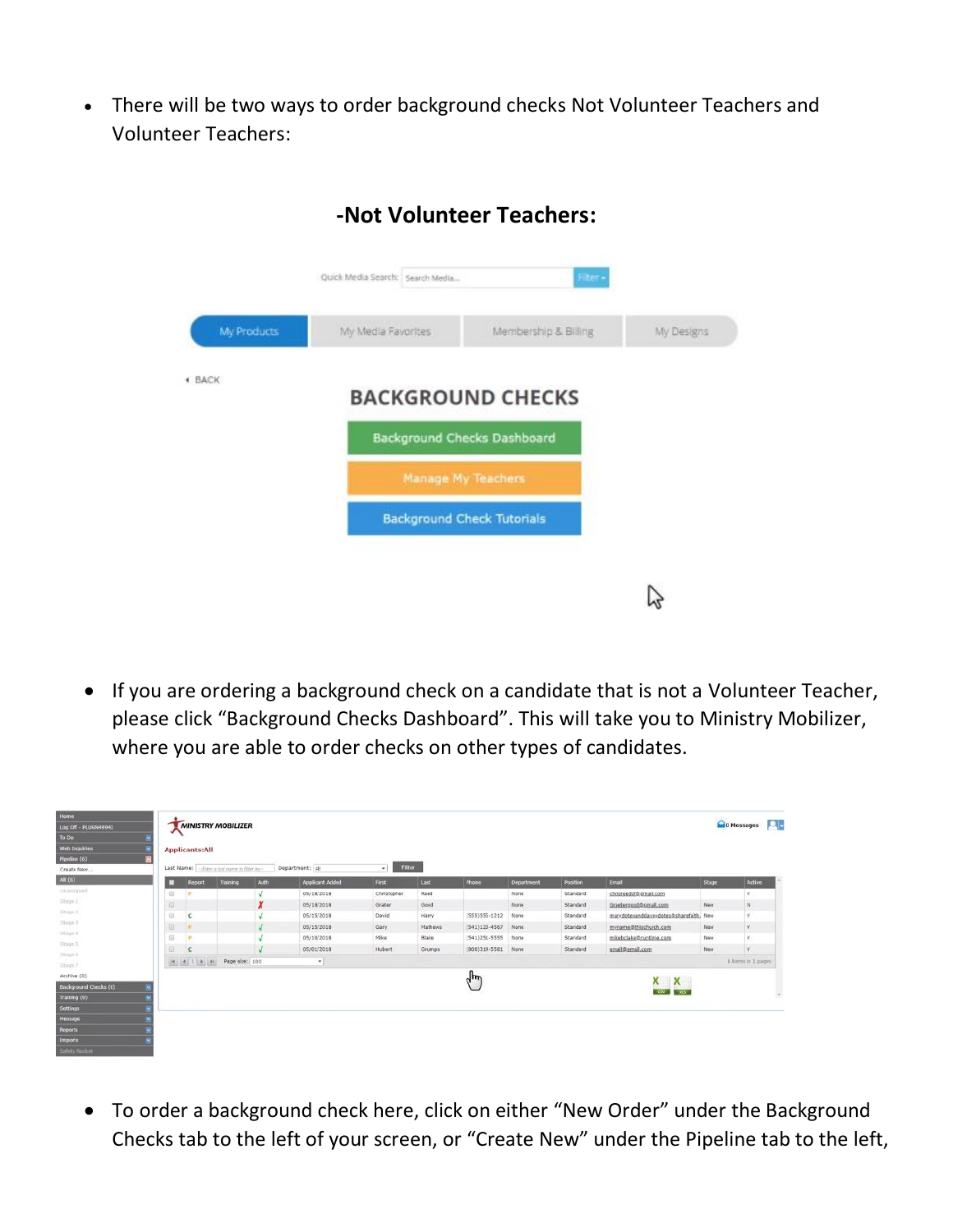depending on the Bundle subscription you have.

- o If you have a Bundle 2 subscription, you will be allowed to send out the Online Consent Form to your candidates, so they will be able to enter in the rest of their information and give consent online.
- o If you do not have at least a Bundle 2 subscription with Protect My Ministry, you will need to get consent from your candidates on paper and enter their information manually.
- o If you are interested in upgrading your account to a Bundle 2 subscription, please contact Protect My Ministry at 800-319-5581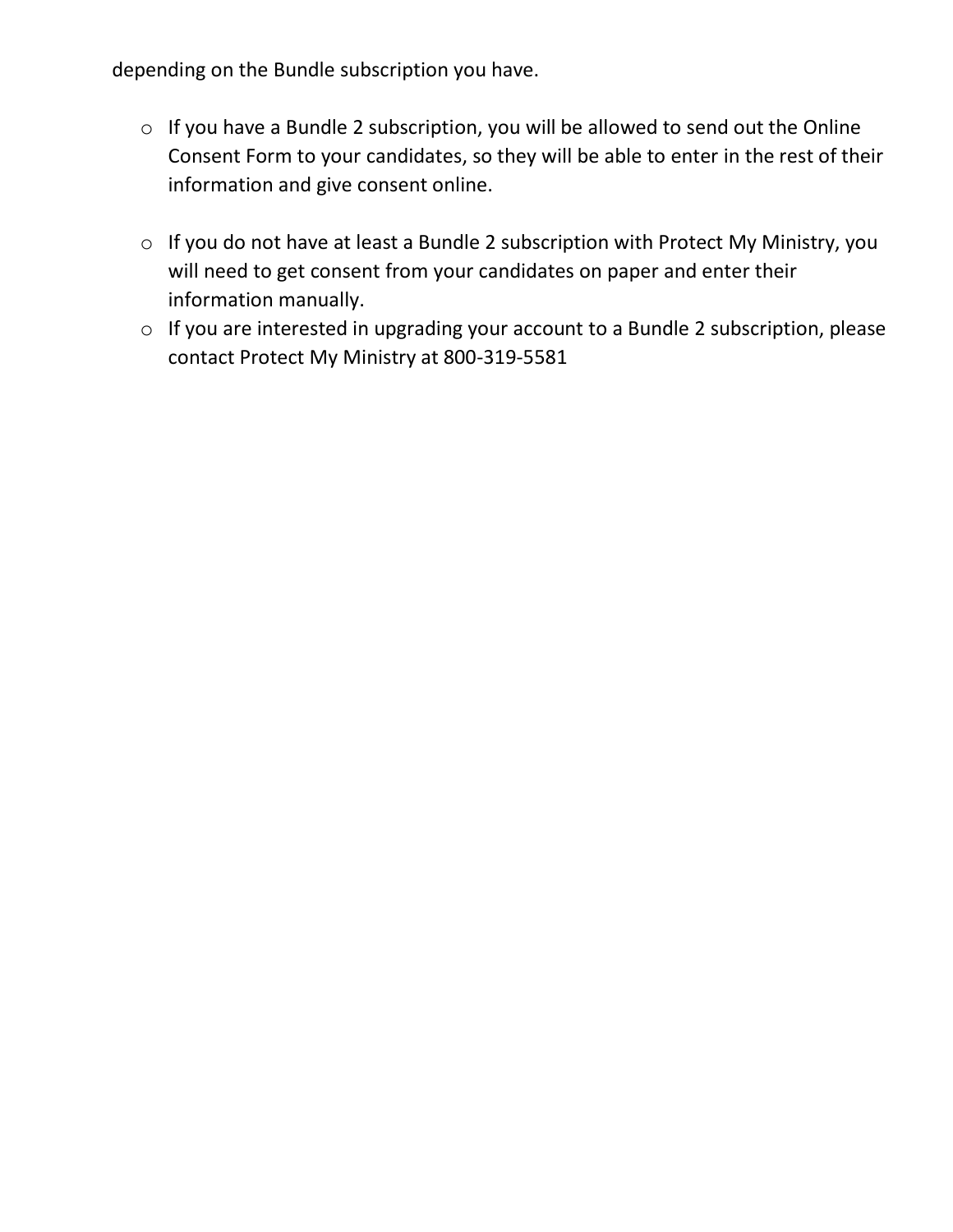#### **-Volunteer Teachers:**



• If you were ordering a background check for your Volunteer Teachers, you will need to click on "Manage My Teachers".

| Add a Teacher Account (2 or 16 active teacher accounts created)                                             |                               |                            |                  |                                              |  |  |  |
|-------------------------------------------------------------------------------------------------------------|-------------------------------|----------------------------|------------------|----------------------------------------------|--|--|--|
| Email<br>*Upon creation an email will be sent to this teacher regarding Sharefalth Kids access information. |                               | First Name                 | Last Name        | Request Background Check<br>₩ Create Teacher |  |  |  |
| Manage Your Teacher Accounts                                                                                |                               |                            |                  |                                              |  |  |  |
| Teacher                                                                                                     | Background Check              | Email                      | Last Login       | Options                                      |  |  |  |
| <b>This is You</b>                                                                                          | Submitted View Dashboard      | chrisreedsf@gmail.com      | 6/5/2018 8:55 AM | $r$ Edit                                     |  |  |  |
| Gary Matthews                                                                                               | Submitted View Dashboard      | chrisreedrocks Q maith.com | 6/1/2018 1:06 PM | $H$ Edit<br><b>G. View</b>                   |  |  |  |
| Thomas Laymont                                                                                              | Mone Request Background Check | timont@sharefatth.com      | 6/5/2018 9:09 AM | <b>PEdit</b><br><b>Gy View</b>               |  |  |  |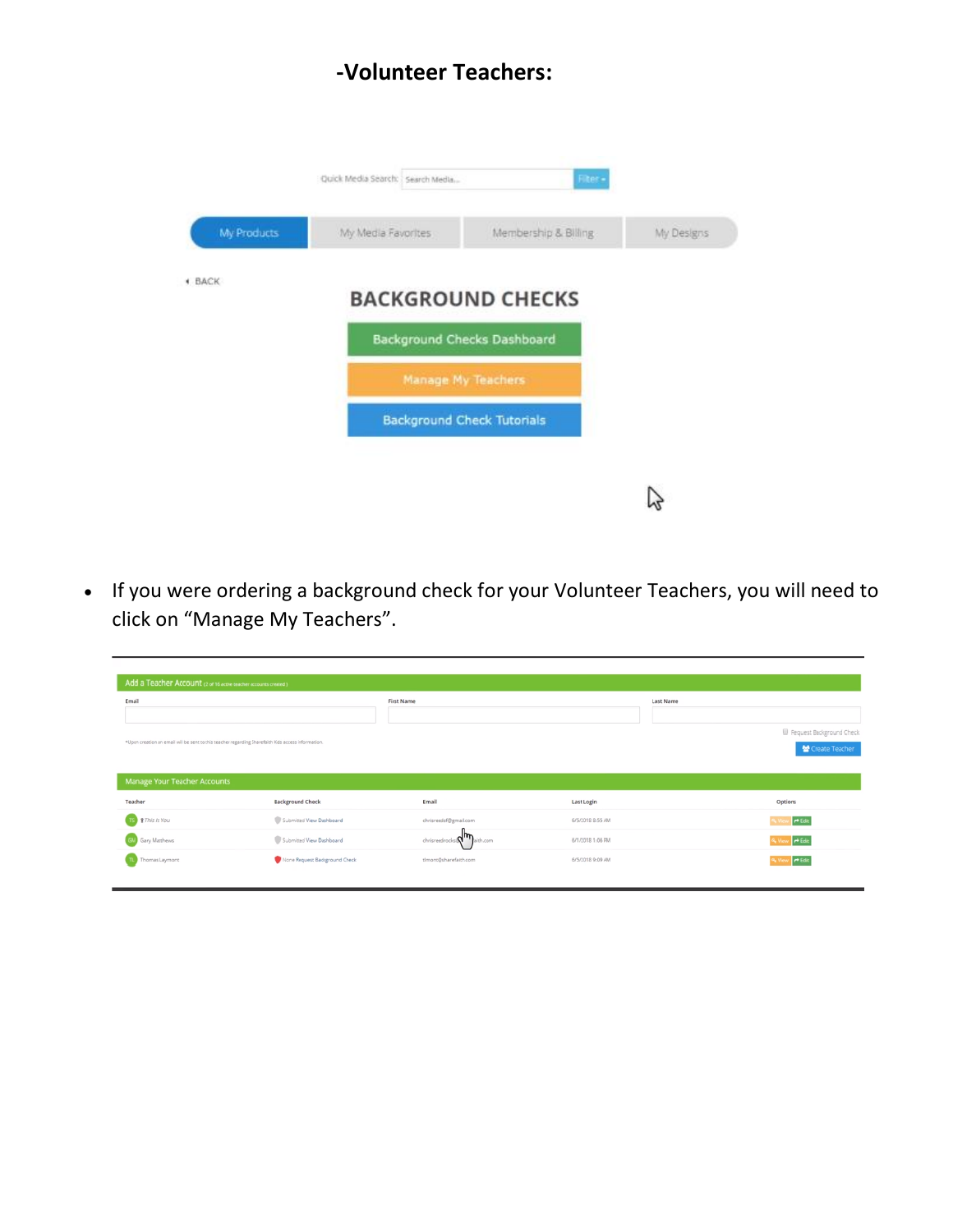### **-Existing Teachers:**

• There are two ways that you can order a new background check on an existing Teacher:

| <b>Manage Your Teacher Accounts</b> |                               |  |  |  |
|-------------------------------------|-------------------------------|--|--|--|
| Teacher                             | <b>Background Check</b>       |  |  |  |
| <b>This Is You</b>                  | Submitted View Dashboard      |  |  |  |
| Gary Matthews                       | Submitted View Dashboard      |  |  |  |
| Thomas Laymont                      | None Request Background Check |  |  |  |

• Either click on the "Request Background Check" under the Background Check column



• Or click on the "Edit" button to the right of the Teacher's name, and click on "Request Background Check" under the Teacher's name.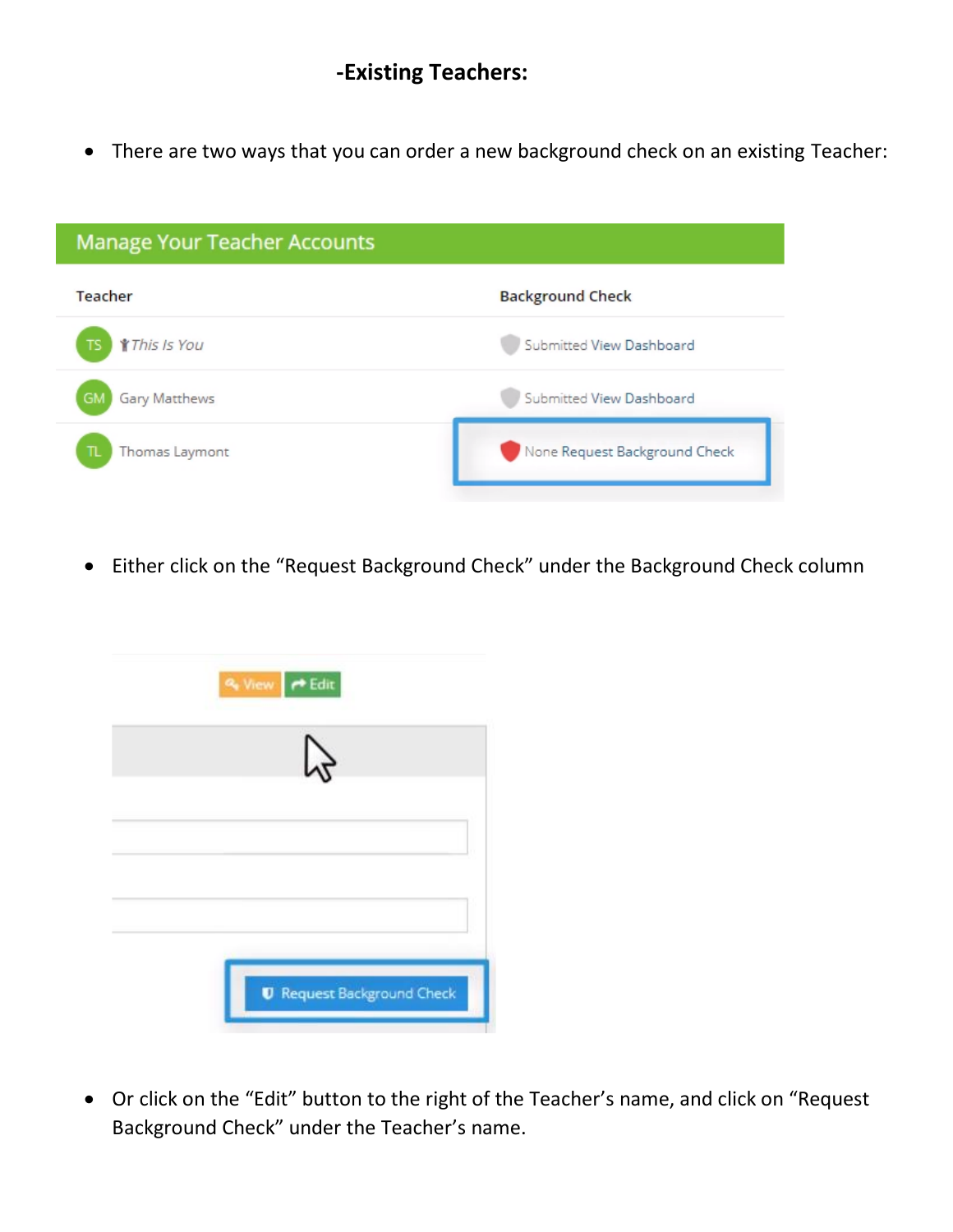#### **-New Teachers**

• To add a new Teacher, please enter in the Teacher's email address, first name, and last name, under the "Add a Teacher Account"

| Add a Teacher Account (2 of 16 active teacher accounts created)                                    |   |            |  |                          |  |  |
|----------------------------------------------------------------------------------------------------|---|------------|--|--------------------------|--|--|
| Email                                                                                              | W | First Name |  | Last Name                |  |  |
|                                                                                                    |   |            |  |                          |  |  |
|                                                                                                    |   |            |  | Request Background Check |  |  |
| *Upon creation an email will be sent to this teacher regarding Sharefaith Kids access information. |   |            |  | Create Teacher           |  |  |

• To order a background check on the new teacher, make sure to click on the "Request Background Check" check box before the "Create Teacher" button.



- You will receive a pop up when you check off to request a background check and clicked on Create Teacher.
	- o To continue with the background check process, please click on "Get Started" on the Pop up box



• If you have the Bundle 2 subscription with Protect My Ministry, you will be able to send an Online Consent Form to your Teacher, in order to enter in their own information and give consent online.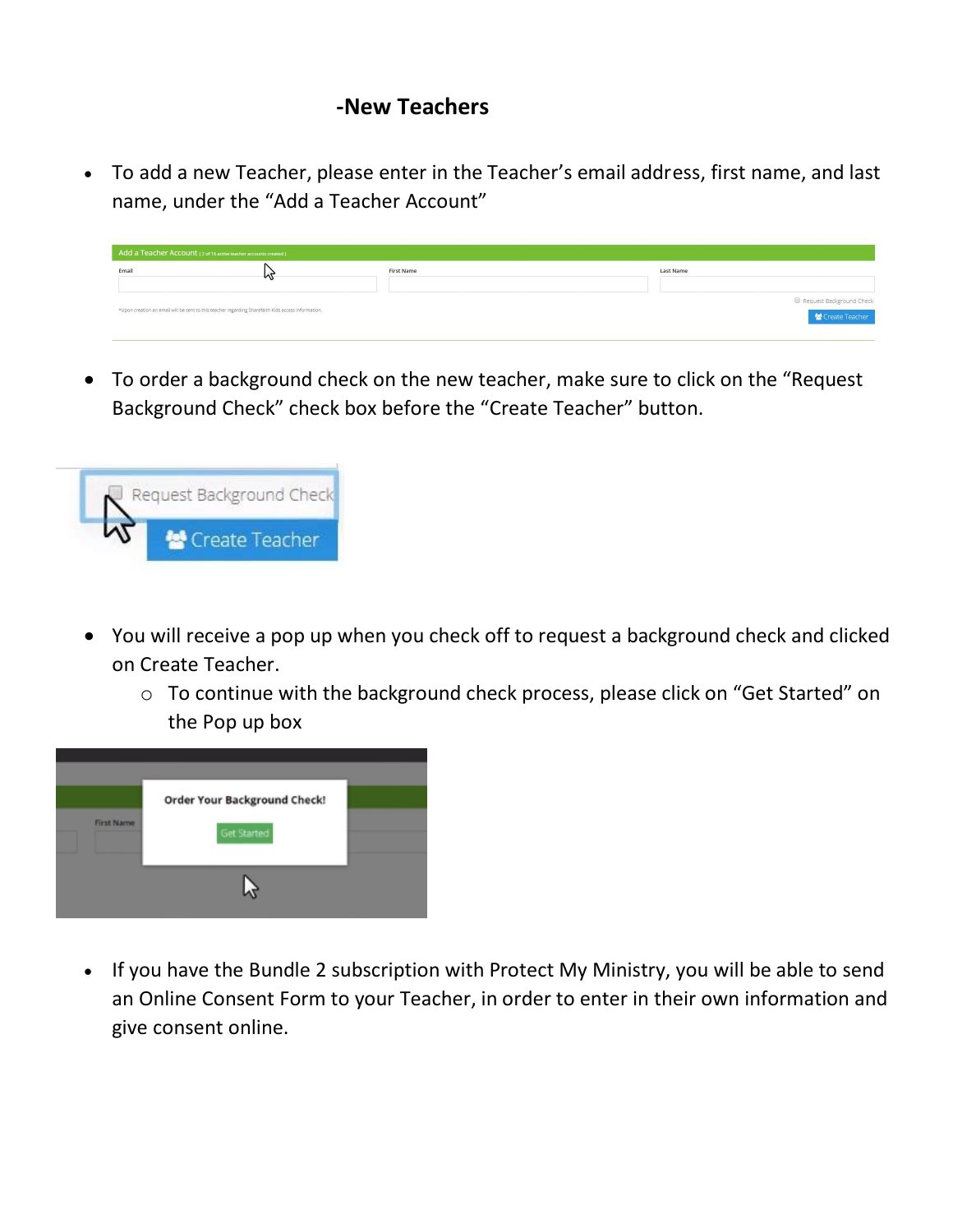| <b>Confirm Details</b>                                                                                       |                                                                                                                                                                                                                                                                                                                                             |
|--------------------------------------------------------------------------------------------------------------|---------------------------------------------------------------------------------------------------------------------------------------------------------------------------------------------------------------------------------------------------------------------------------------------------------------------------------------------|
| sent. To upgrade your Bundle, please contact Support at 800-319-5581 or email support@protectmyministry.com. | **NEW OPTION FOR BUNDLE 2 AND HIGHER CLIENTS** To obtain an online consent form from your applicant, only the following information is required before you click on<br>the "Send Link to Applicant" button (First/Last Name and Email). You will then be asked to select your package and will have the option to customize the email being |
| First Name: Ches                                                                                             | * (Do not include punctuation, Ex:, '-)                                                                                                                                                                                                                                                                                                     |
| Middle Name: Michael                                                                                         | (Do not include punctuation, Ex: , ' -)                                                                                                                                                                                                                                                                                                     |
| Last Name: Reed                                                                                              | * (Do not include punctuation, Ex: , ' -)                                                                                                                                                                                                                                                                                                   |
| Email: chris@sharefalth.com                                                                                  | (required for Child Safety Training)                                                                                                                                                                                                                                                                                                        |
| Send Link To Applicant                                                                                       | If you meeter to culomit the details and collect the authorization wavered! could to the helow cockies complete the member fields and click culomit                                                                                                                                                                                         |

• If you do not have a Bundle 2 subscription with Protect My Ministry, you will need to get consent from your candidates on paper and enter their information manually. Click on the Submit button to continue the background check process.

if you prefer to submit the details and collect the authorization yourself, scroll to the below section, complete the required fields and click submit.

Pater comme

|                              | manni (2/2/5310)               |                                            |
|------------------------------|--------------------------------|--------------------------------------------|
| Other Names Used: E          |                                |                                            |
| Social Security: 111-11-1111 |                                | * (enter 111111111 if SSN is unknown)      |
|                              | D.O.B.: 6/28/1975              |                                            |
| Sext Male                    | ٠                              |                                            |
| Ethnicity: Medford           | ×                              |                                            |
|                              | Phone: (\$88)317-4018          |                                            |
| Drivers License:             |                                | (Do not include punctuation. Ex: , *-)     |
|                              | DL State: Select a State<br>×. | (required if Drivers License is filled in) |
| Addr. From:                  | 冒                              |                                            |
|                              | Street: 888 Mystreet           | (Required for credit checks)               |
|                              | City: Medlord                  |                                            |
|                              | State: Diegon<br>. .           |                                            |
| Zip Code: 97501              |                                |                                            |
|                              | Submit (                       |                                            |
|                              | لسرك                           |                                            |
|                              |                                |                                            |

\* Note: The Social Secuirty Number, Date of Birth, full name, email address and State are required fields.

• Click on the Submit button, once you have entered the information, to go to the Order Screen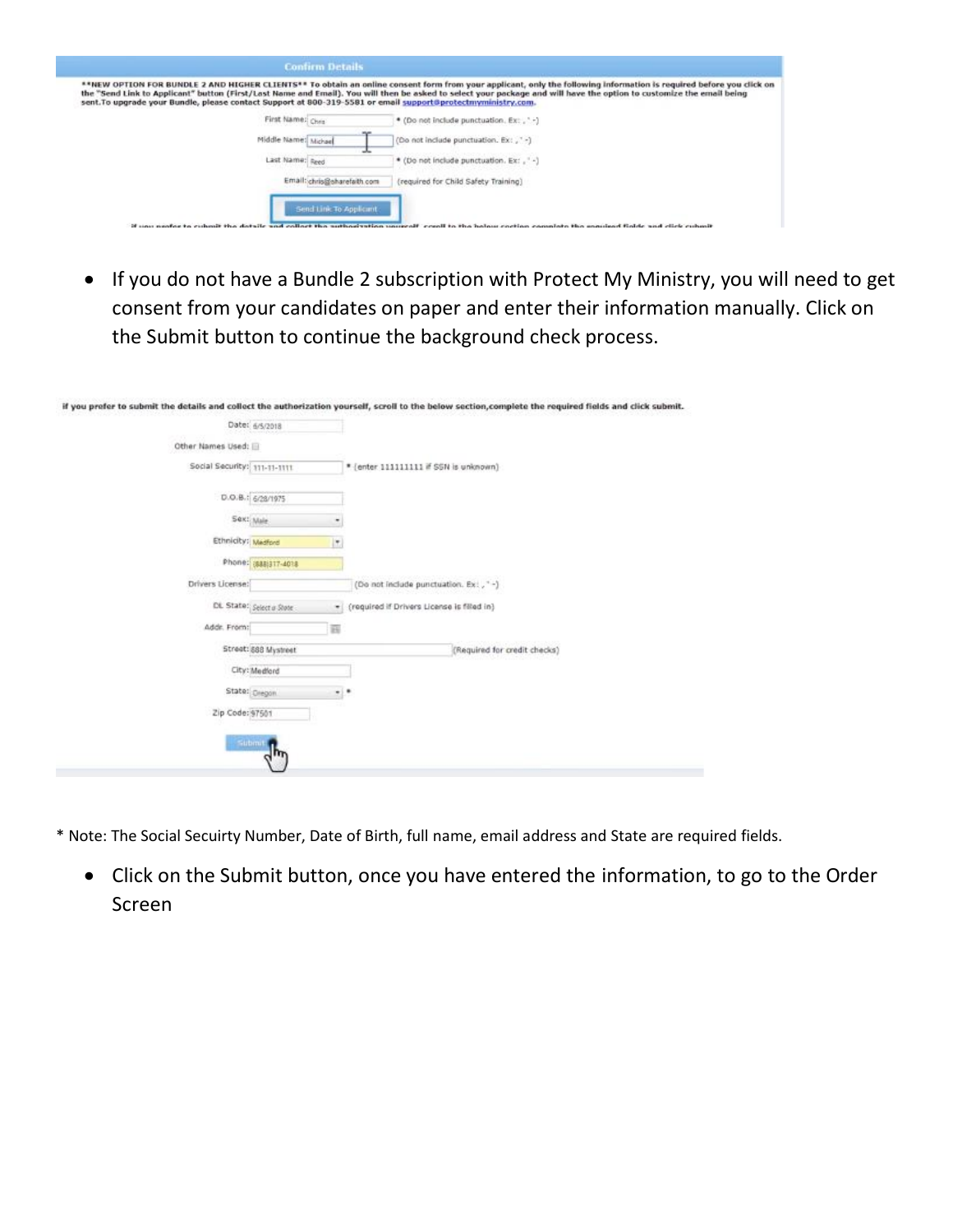

### **-View Results**

There are two ways that you can view the results of the background check:

| Manage Your Teacher Accounts          |                          |                               |                   |                        |                          |
|---------------------------------------|--------------------------|-------------------------------|-------------------|------------------------|--------------------------|
| Teacher.                              | <b>Background Check</b>  | Email                         | Last Login        |                        | Options                  |
| <b>CED \$7his as You</b>              | Submitted View Dathboard | chrisreedrocks@sharsfalth.com | 6/5/2018 4:03 PM  |                        | <b>PER</b>               |
| <b>MID</b> Mike Blake                 | Submitted View Dashboard | mitebolake@rumzime.com        | 5/10/2018 2:42 PM |                        | int                      |
| <b>Sales Secrete</b>                  | Submitted Vaw Dashboard  | hordogmen12@hunter.org        | 5/10/2018 3:40 PM |                        | $-50t$                   |
| <b><i>C</i></b> Center                |                          | <b>Edit This Teacher</b>      |                   |                        |                          |
| Photo                                 | M                        | First Name                    |                   | Last Name              |                          |
| joeg. jpg or png<br>Srover.           |                          | David                         |                   | Harry                  |                          |
| Email                                 |                          | Phone Number                  |                   | Church Name            |                          |
| marydotexanddaveydotes@sharefaith.com |                          |                               |                   |                        |                          |
| Role                                  |                          | Scheduling Color              |                   | Background Check       |                          |
|                                       |                          | <b>Martin Barn</b>            |                   | Completed - 2018-05-15 | <b>U</b> View Results    |
|                                       |                          |                               |                   |                        |                          |
| <b>B</b> Expire Teacher               |                          | % Network Pastment            |                   |                        | <b>IZ Update Teacher</b> |

• Under Manager Your Teacher Accounts, click on the Edit button to the right of the Teacher's name. You will see the date that the background check was ran on under "Background Check". To view the results, click on the "View Results" button.